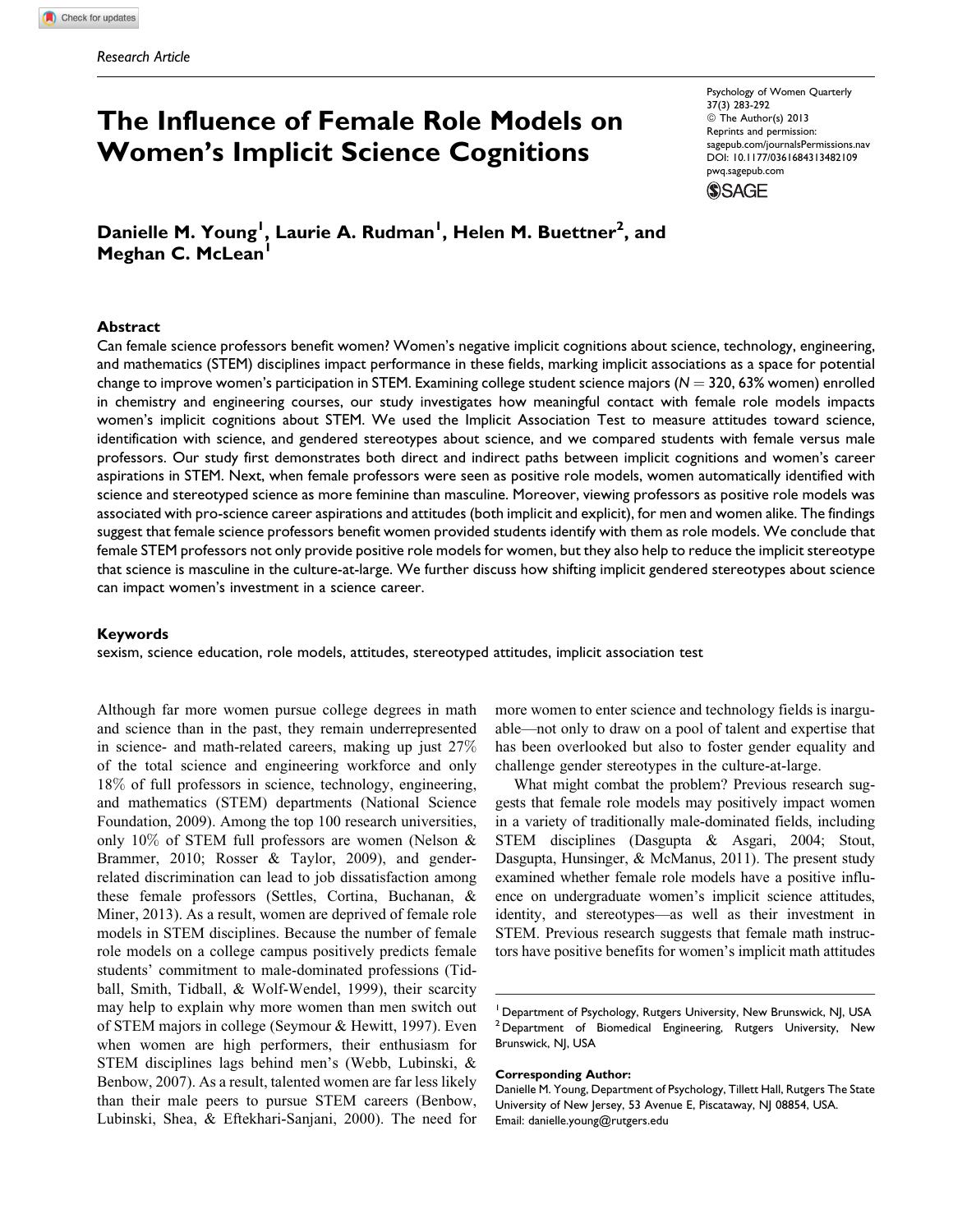and identity, but not their implicit math stereotypes (Stout et al., 2011, study 3). However, the authors did not examine whether identifying with instructors as role models moderates these implicit cognitions. We predict that viewing professors as role models will impact implicit cognitions, consistent with the contact hypothesis literature that suggests that the quality of contact with stereotyped others matters more than mere contact alone (Tropp & Pettigrew, 2005; van Dick et al., 2004). Previous research on altering implicit cognitions demonstrated that identifying with an African American male professor moderated the effects of a diversity seminar on White students' implicit prejudice and anti-Black stereotypes (Rudman, Ashmore, & Gary, 2001). Specifically, White students showed reduced automatic biases to the extent that they liked and admired the Black professor. Similarly, we expected female students to show reduced implicit male-science stereotypes and increased pro-science attitudes and identity to the extent that they liked and admired their female STEM professors.

Among the numerous factors responsible for the gender gap in scientific achievement and leadership is the fact that science and math continue to be stereotyped as masculine (Carnes & Bland, 2007; Roos & Gatta, 2009). People tend to gravitate toward and persist in activities in which they believe they will succeed (Eccles, 1994, 2010), and women are dissuaded from male-dominated domains by their own stereotypes as well as those of others (Diekman, Brown, Johnston, & Clark, 2010; Jacobs & Eccles, 1992; Jussim & Eccles, 1992). Because gender stereotypes are learned early and reinforced often, both genders possess an implicit stereotype that associates men with math more so than women (Nosek, Banaji, & Greenwald, 2002b). Implicit gender stereotypes are routinized cognitions that automatically associate men and women with stereotypic traits, abilities, and roles, resulting in rapid and involuntary stereotypic judgments (Banaji & Hardin, 1996; Greenwald & Banaji, 1995; Rudman & Glick, 2001; Rudman, Greenwald, & McGhee, 2001; Rudman & Kilianski, 2000). These stereotypes impede women's math performance, whether indexed by SAT scores (Nosek et al., 2002b) or calculus exams in a prospective study—supporting a causal link (Keifer & Sekaquaptewa, 2007a, 2007b). In addition, compared with men, women tend to automatically identify less with STEM fields and to have more negative implicit attitudes toward math (Nosek et al., 2002b; Stout et al., 2011), which may help to explain why women are less likely than men to pursue science careers (Roos & Gatta, 2009).

Given that the gender gap in scientific leadership reinforces stereotypes, female role models ought to benefit women, just as exposing women to famous female leaders may reduce their implicit male-leader stereotypes (Dasgupta & Asgari, 2004) and increase their identification with leadership concepts (Rios, Stewart, & Winter, 2010). Indeed, undergraduates and women in nontraditional careers frequently report that female role models have a profound

impact on their achievement and aspirations, in part because they represent the possibility of overcoming gender-related barriers to success (Downing, Crosby, & Blake-Beard, 2005; Nauta, Epperson, & Kahn, 1998; Quimby, 2006; Zirkel, 2002). Consistent with this view, evidence suggests that reading about famous female mathematicians improves women's math performance (Marx & Roman, 2002), plausibly by making in-group achievement more salient (McIntyre, Paulson, & Lord, 2003). Similarly, female engineering students who identified with the biographies of female engineers were more likely to pursue an engineering career, and this relationship was partially mediated by their implicit math identity scores (Stout et al., 2011, study 2).

In the present research, we examined whether female STEM professors would have a positive effect on women's implicit science stereotypes—as well as their implicit attitudes toward, and identification with, science. In related research investigating math cognitions, women enrolled in introductory calculus courses showed stronger implicit promath attitudes and identity when their instructors were female rather than male (Stout et al., 2011, study 3). There was no benefit for implicit math stereotypes, but Stout, Dasgupta, Hunsinger, and McManus (2011) did not examine whether this benefit might be specific to students who identified with their female instructors as positive role models. Research suggests that prejudices are best reduced when people have meaningful contact with stereotyped others (Tropp & Pettigrew, 2005; van Dick et al., 2004).

This is also true of implicit biases. As noted, White students enrolled in a diversity seminar with a Black male professor showed reduced implicit prejudice and stereotypes at the end of the course, compared with the beginning, but only if they liked and admired the professor (Rudman, Ashmore, & Gary, 2001). These findings suggest that *admired* female science professors might bestow similar benefits on female science students, and do so under real-world conditions. This nuance is important because Stout et al. (2011) investigated implicit math cognitions under artificial conditions (designed to improve the internal validity of their quasi-experiment). For example, students were unaware of instructors' gender when they enrolled in the calculus course; the gender of the teaching assistant was yoked to instructors' gender; and male and female instructors were matched on career stage, teaching skills, and fluency in English. Because these variables are typically uncontrolled, whether having a female professor has positive effects on women's STEM orientations under realworld conditions is unknown. Unique to the present research, we examined the role model status of female professors as a moderator of any benefits accrued to women's implicit STEM cognitions (thus increasing implicit science attitudes and identity and decreasing science stereotypes).

We used the Implicit Association Test (IAT; Greenwald, McGhee, & Schwartz, 1998) because, compared with other measures of implicit cognition, the IAT has shown superior psychometric properties (Bar-Anan & Nosek, 2012), including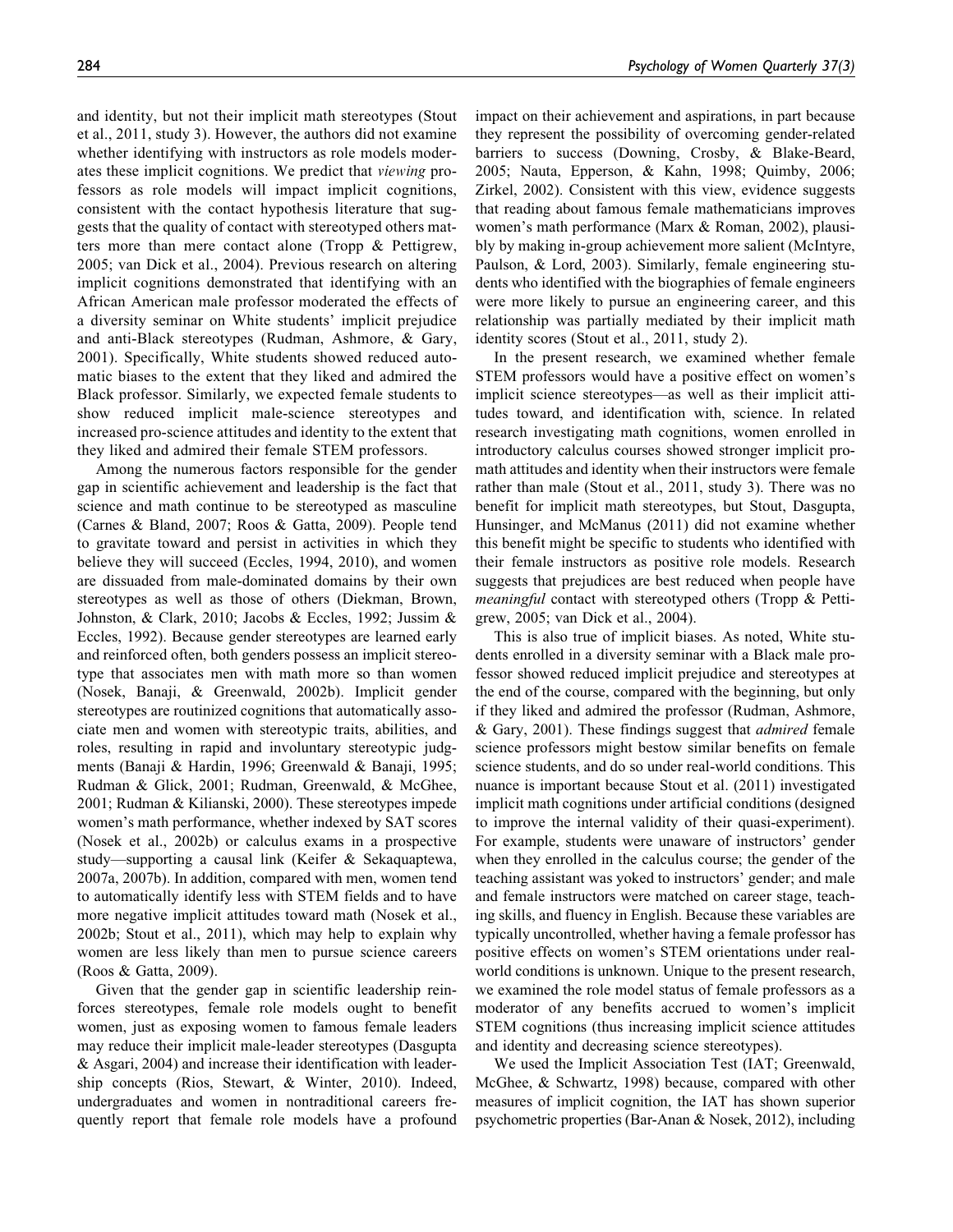predictive utility (Greenwald, Poehlman, Uhlmann, & Banaji, 2009). Our main objective was to test whether female science professors have positive effects on women's science cognitions if they view them as positive role models. Hypothesis 1 stated that women students with a female STEM professor should possess positive implicit science attitudes to the extent they view their female professor as a positive role model (i.e., admire and identify with her). Hypothesis 2 stated that women with a female STEM professor should be more likely to implicitly identify with science to the extent they view their female professor as a positive role model. Hypothesis 3 predicts that women who view their female STEM professor as a positive role model should be less likely to implicitly stereotype science as masculine than women who do not view their female professor as a positive role model. Finally, Hypothesis 4 states if female STEM professors benefit women's investment in STEM, women students should be more interested in pursuing a science career when their professor is female, rather than male, provided they view their female professor as a positive role model. Although Stout et al. (2011) did not find any effects of instructor gender on students' explicit math-related attitudes, identity, or stereotypes, the authors did not examine the role of identifying with professors as role models. Thus, we reinvestigated this issue using science-related explicit counterparts to our IATs.

# Method

#### Participants

Volunteers ( $N = 320$ , of whom 202 were women;  $M_{\text{age}} =$ 20.50, standard deviation  $[SD] = 2.74$ , range: 18–60) were recruited from engineering and chemistry courses. The majority (299, 93%) were science majors; only 21 (7%) were not; science major did not differ by gender,  $\chi^2 = .66$ ,  $p =$ .285. Their reported ethnicity was 144 (44%) Asian; 127  $(40\%)$  White; 14 (4%) Hispanic; 11 (3%) African American; and 24 (8%) reported another ethnicity. The authors recruited the STEM faculty, who provided the authors with e-mail lists of their students from which we contacted students toward the end of the semester by e-mailing them the project announcement with the link to our survey's website. Students were informed that we were interested in ''the factors that predict student interest in science'' and that if they completed the online survey, they would be entered into a lottery for two \$500 cash prizes (awarded in June 2011).

Nine male and nine female engineering professors agreed to allow us to recruit, and three male and three female chemistry professors did likewise. Because we promised professors complete anonymity, we did not ask students to report their professor's name (only their gender). The resulting sample consisted of 233 students taught by a male science professor and 87 taught by a female science professor.<sup>1</sup> Judging by their course number, 231 (72%) students were

third-year students, 21 (7%) were second-year students, 37 (12%) were first-year students, and 31 (9%) were unknown.

# Procedure and Materials

The order in which students performed the attitude, identity, and stereotype IATs was completely counterbalanced—a procedural factor that did not influence results. To alleviate participants' fatigue, students performed two IATs and then the self-report measures (in the order described in the following) before performing the third IAT. They then reported their demographics (age, gender, race, major) and the gender of their professor and course name before being fully debriefed.

Implicit Measures. Three IATs assessed participants' (a) implicit attitudes toward science (Attitude IAT), (b) their identification with science (Identity IAT), and (c) whether they stereotyped science as masculine more than feminine (Stereotype IAT). The IAT is a computerized task that measures the relative strength with which two categories (e.g., Science vs. Humanities) are associated with two attributes (e.g., good vs. bad). People who categorized good words faster than bad words with science possess a favorable implicit attitude toward science. Those who categorize the self faster with Science than with the Humanities have an implicit science identity. Those who categorized men faster than women with Science showed an implicit male science stereotype. Each IAT consisted of two practice blocks and four blocks of critical trials, and IAT effects were computed as the D statistic, which is the response latency difference in performing the two tasks divided by each participant's SD (for task details, see Nosek et al., 2002a; for scoring details, see Greenwald, Nosek, & Banaji, 2003).

Implicit attitudes toward science were scored as the difference between participants' response latencies when categorizing words related to science (e.g., chemistry, engineering, science) and the humanities (e.g., literature, music, philosophy) with positive versus negative words (e.g., good, smile, fortune vs. bad, pain, disaster). High scores reflect more positive attitudes toward science than the humanities. Implicit identification with science was measured as the difference between response latencies when categorizing the same science and humanities words with first-person pronouns (e.g., me, myself) versus third-person pronouns (e.g., they, them). High scores reflect identifying with science more than with the humanities. Implicit male science stereotypes were assessed by measuring how quickly participants paired the same science and humanities words with words related to men (e.g., male, man, boy, he) versus women (e.g., female, woman, girl, she). High scores reflected stereotyping science as more masculine than feminine.

Explicit Measures. In addition to implicit measures, we collected participants' explicit responses regarding their science attitudes, science identity, and gendering of science stereotypes.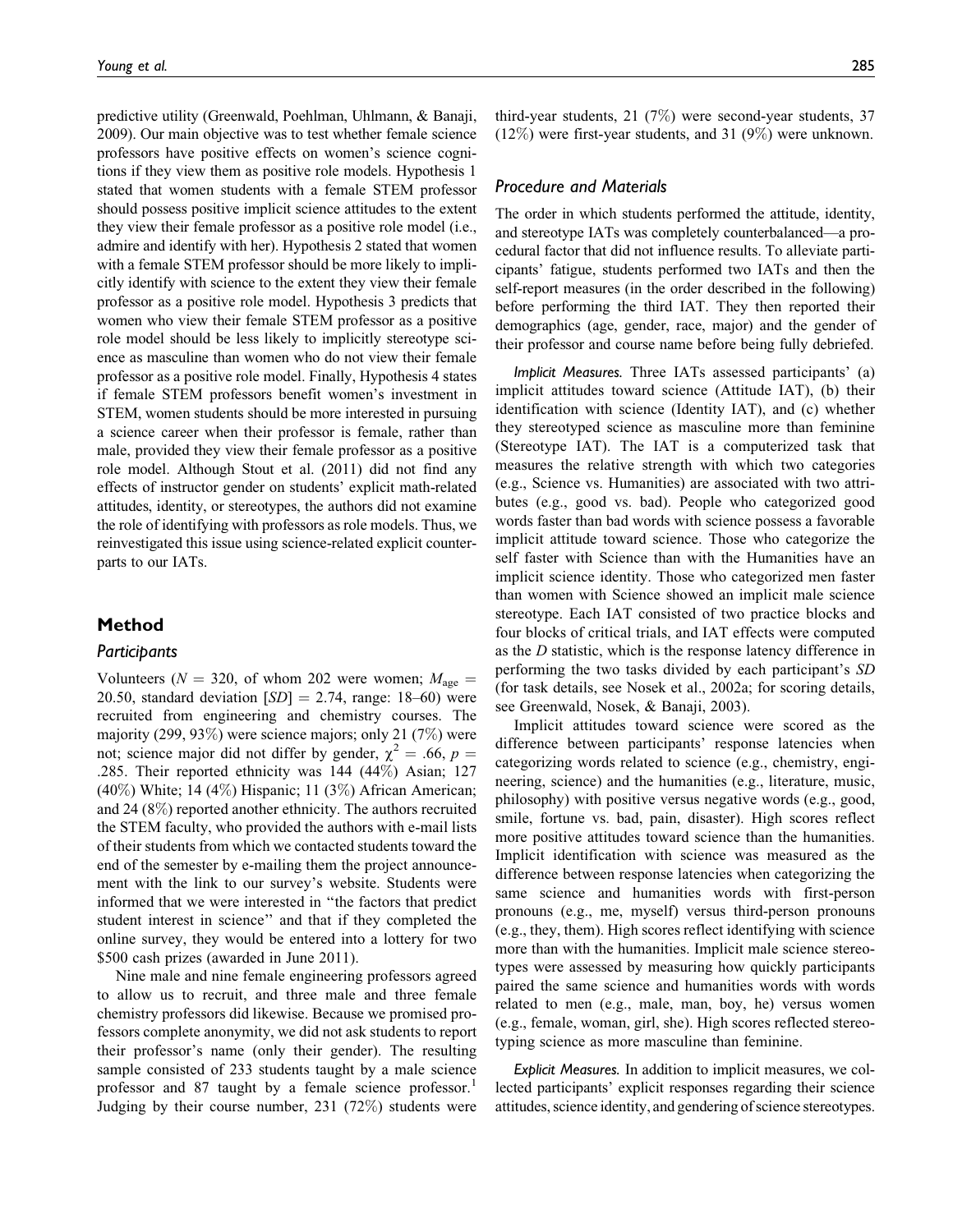To capture their science attitudes, participants responded to 4 items using scales ranging from 1 (strongly disagree) to 7 (strongly agree). The items were ''I very much like doing science''; ''I would take more science classes even if I didn't have to''; ''In general, I find working on science assignments very interesting''; and ''I spend time on science work because I have to'' (reversed). The items were averaged so that high scores reflect positive science attitudes ( $\alpha = .89$ ). To measure explicit identity, participants responded to 5 items using the same scales. The items were ''In general, being a science student is an important part of my current self-image''; ''Being a science student is an important reflection of who I currently am''; ''Being a science student is important to my sense of what kind of person I am now''; ''Overall, being a science student has very little to do with how I feel about myself'' (reversed); and ''It is not important to me to be good at science'' (reversed). The items were averaged so that high scores reflect greater identification with science ( $\alpha = .84$ ). To assess gendered science stereotypes, participants rated science, chemistry, engineering, and physics on a scale ranging from 1 (masculine) to 7 (feminine). Responses were recoded and averaged so that a high score reflected stereotyping science as more masculine than feminine  $(\alpha = .77)$ .

Role Model Index and Science Career Aspirations. Using a scale ranging from 1 (strongly disagree) to 5 (strongly agree), 4 items evaluated students' perceptions of the professor as a role model: ''I admire and identify with the professor, who has been a positive role model for me"; "I think I am similar to my science professor''; ''I view my professor as an expert I can identify with''; and ''I like my science professor.'' The items were averaged so that high scores reflected viewing the professor as a positive role model ( $\alpha = .91$ ). To measure their investment in STEM, participants responded to 3 items on scales ranging from 1 (*not at all*) to 7 (*very much so*): "How much would you like to pursue a career in science?''; ''How much are you interested in becoming a scientist after you graduate from college?''; and ''How interested are you in becoming a science teacher or professor?'' Responses were averaged so that a high score reflected aspiring to a science career ( $\alpha = .84$ ).

# Results

IAT data for five participants were eliminated because they were outliers scoring above or below at least 3 SDs from the mean. Preliminary analyses ruled out participant race and type of science course as having significant main or interaction effects with participant gender and professor gender on IAT scores, all  $Fs < 2.39$ ,  $ps > .21$ . We therefore collapsed across these variables for our main analyses.

# Gender Differences and Correlations

The results of gender difference tests are shown in Table 1. Compared with women, men had more favorable implicit

Table 1. Descriptive Statistics by Gender.

|                     | Male<br>Students |      | Female<br><b>Students</b> |      | Gender<br><b>Differences</b> |        |
|---------------------|------------------|------|---------------------------|------|------------------------------|--------|
|                     | м                | SD   | M                         | SD   | t                            | D      |
| Attitude IAT        | .17              | .56  | $-.01$                    | .49  | $3.00**$                     | .35    |
| <b>Identity IAT</b> | .34              | .45  | . 19                      | .44  | $2.74**$                     | .33    |
| Stereotype IAT      | .43              | .68  | .04                       | .48  | $6.03***$                    | .66    |
| Attitude index      | 5.01             | 1.23 | 4.84                      | 1.24 | 1.24                         | . I 5  |
| Identity index      | 5.13             | 1.17 | 5.25                      | 1.12 | .93                          | $-.11$ |
| Stereotype index    | 5.24             | .88  | 4.90                      | .73  | $3.71***$                    | .43    |
| Career aspirations  | 5.92             | 1.26 | 6.23                      | 1.15 | $2.26*$                      | $-.26$ |
| Role model index    | 3.91             | 1.28 | 3.61                      | 1.33 | $1.96*$                      | .23    |

Note. IAT  $=$  Implicit Association Test. IAT results are shown in D statistic form (Greenwald, Nosek, & Banaji, 2003). Positive scores reflect associating science with positive attributes (attitudes), the self (identity), and with men (stereotypes), respectively. The explicit stereotype, attitude, and identity indexes were scored in the same direction. Possible range for all explicit measures was 1–7, except for science major (1 = no, 2 = yes), and the role model index (1–5). The effect size (Cohen's d) for gender differences is based on the pooled SD. Positive scores indicate men scored higher than women. By convention, small, moderate, and large effect sizes correspond to .20, .50, and .80, respectively (Cohen, 1988). \*p ≤ .05. \*\*p < .01. \*\*\*p < .001.

attitudes toward science and identified more with science. Men also possessed stronger implicit and explicit science stereotypes and scored higher on the professor role model index than women did. Unexpectedly, women scored higher than men on science aspirations, reporting a stronger interest in pursuing a science career. To further explore this result, we conducted gender difference tests comparing Whites, Asians, and sample minorities (Blacks and Latinos/Latinas, combined). Only the latter group differed significantly by gender, with minority women ( $M = 6.63$ ,  $SD = .68$ ) outscoring minority men ( $M = 5.50$ ,  $SD = 1.76$ ),  $t(23) = 2.23$ ,  $p = .03$ ,  $d = 1.09$ . Because there were very few minorities (19 women, 6 men), this finding is tentative in spite of the large effect size, and we conclude that for the majority of the sample, no gender differences emerged for science career aspirations.

Table 2 shows the correlations among the attitude, identity, and stereotype measures. We expected to replicate prior research examining implicit math cognitions (Nosek et al., 2002b). Specifically, attitudes and identity should be positively related for both genders, as well as positively related to stereotypes for men, but negatively related to stereotypes for women. Explicit stereotypes should not follow suit because only implicit cognitions reveal a pattern of liking and identifying with domains that are stereotyped as favoring one's in-group (Greenwald et al., 2002).

As can be seen in Table 2, implicit attitudes and identity were positively linked, but only for women. In addition, women who implicitly stereotyped science as masculine showed less implicit liking of science and less implicit identification with science. Further, women's implicit stereotypes were negatively correlated with their explicit attitudes and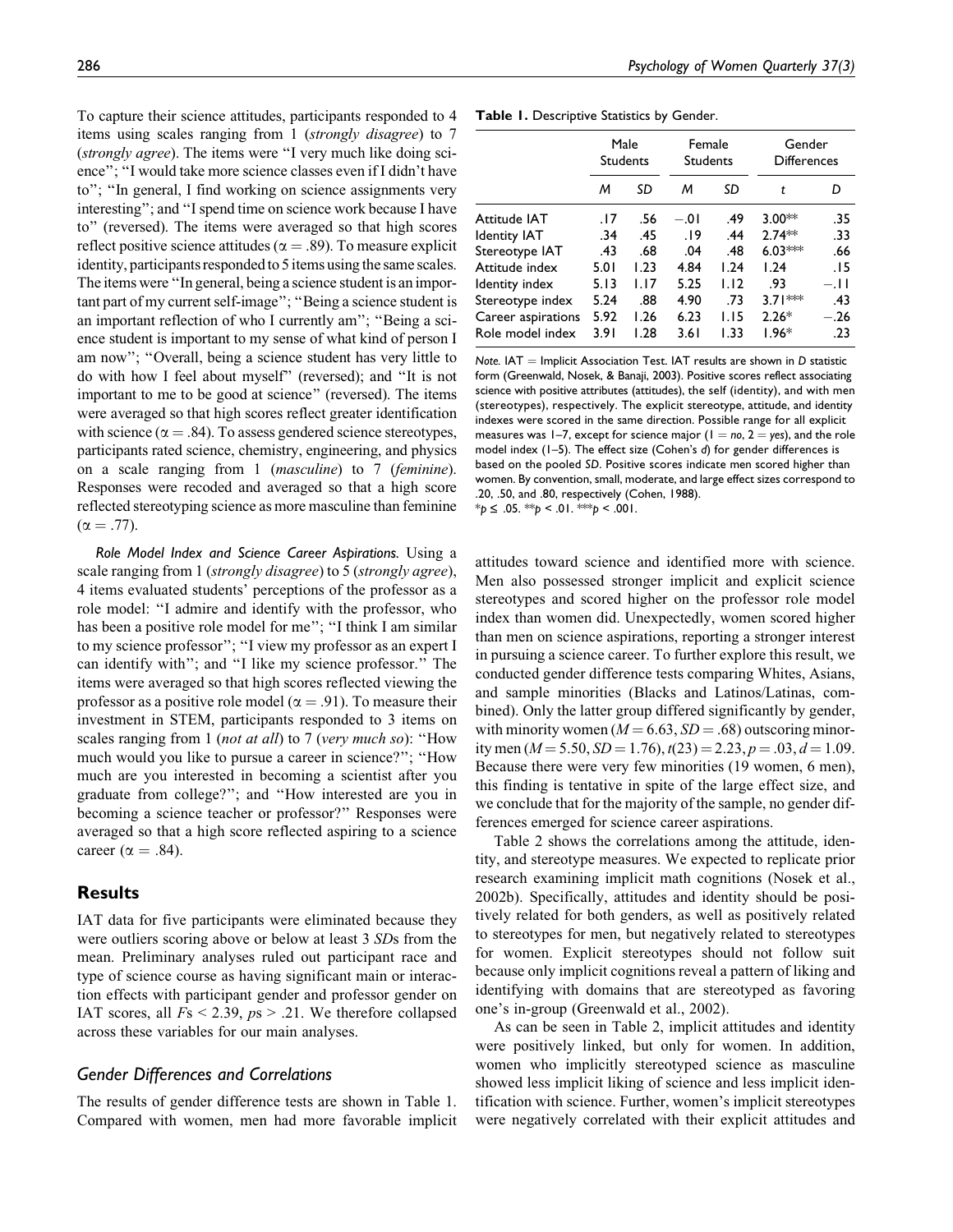|                     | Attitude<br><b>IAT</b> | <b>Identity</b><br>IAT | Stereotype<br>IAT | Attitude<br>Index  | <b>Identity</b><br>Index | Stereotype<br>Index | Career<br>Aspirations |
|---------------------|------------------------|------------------------|-------------------|--------------------|--------------------------|---------------------|-----------------------|
| Implicit            |                        |                        |                   |                    |                          |                     |                       |
| Attitude IAT        |                        | $.22**$                | $-.16*$           | .23**              | .07                      | .05                 | $.23**$               |
| <b>Identity IAT</b> | $-.04$                 |                        | $-.38***$         | .20**              | $.15*$                   | $-.19**$            | .20**                 |
| Stereotype IAT      | $.20**$                | $-.23*$                |                   | $-.15*$            | $-.21**$                 | $.16*$              | $-.06$                |
| Explicit            |                        |                        |                   |                    |                          |                     |                       |
| Attitude index      | .28 **                 | 16.                    | .01               |                    | .53 ***                  | .05                 | .47***                |
| Identity index      | $.20*$                 | .13                    | .01               | .54 <sup>***</sup> | —                        | . 13                | .37***                |
| Stereotype index    | $-.01$                 | 18.                    | $-.13$            | 0١.                | .17                      |                     | .09                   |
| Career aspirations  | .09                    | $.27**$                | $-.03$            | .52***             | .45***                   | .04                 |                       |

Table 2. Correlations Among Study Variables by Participant Gender.

Note. IAT = Implicit Association Test. Women's correlations are above the diagonal (ns range from 198 to 202); men's, below (ns range from 114 to 118). Correlations among the IATs are in boldface type. \*p < .05. \*\*p < .01. \*\*p < .001.

identity, suggesting a generalized depressing effect of implicit stereotypes on women's STEM cognitions. As predicted, men who automatically stereotyped science as masculine also implicitly liked science, but unexpectedly, they identified less with science. Because this finding contradicts past results (Greenwald et al., 2002; Nosek et al., 2002b), we view it with caution. Because our sample consisted mainly of third-year science majors, it is possible that men with more experience with science courses (which should increase their implicit identity) also had more experience with female STEM professors (which should decrease their implicit stereotypes). In fact, when accounting for the influence of year in college, the correlation between men's science identity and stereotype becomes nonsignificant,  $r(108) = -.10$ ,  $p = .32$ .

Turning to explicit measures and science career aspirations, both genders showed a positive link between explicit attitudes and identity (Eccles, 1994). Moreover, explicit and implicit attitudes covaried for both genders, but only women showed convergence among the explicit and implicit identity and stereotype measures. Because implicit–explicit correspondence improves when people are instructed to base self-reports on their "gut feelings" (Ranganath, Smith, & Nosek, 2008), it is possible that women are more likely than men to do so without specific instructions. Table 2 also shows that women's career aspirations were positively related to their implicit (and explicit) attitudes and identity. For men, career aspirations were correlated with their implicit (and explicit) identity as well as with their explicit attitudes.

In summary, men outscored women on all three IATs and showed the expected positive link between implicit stereotypes and attitudes, whereas women's implicit stereotypes were *negatively* related to their attitudes and identity (whether implicit or explicit). Because women's attitudes and identity were positively related to their career aspirations, implicit stereotypes may have an indirectly negative influence on their willingness to pursue a STEM career. Figure 1 depicts a path model that illustrates support for this post hoc hypothesis. The model showed adequate fit with  $\chi^2(4) = 4.88, p = .30$ , comparative fit index = 1.00, normed

fit index  $= .97$ , and root mean square error of approximation  $= .03$ . In addition to suggesting that possessing implicit science stereotypes has a negative distal effect on women's career aspirations, Figure 1's results support the incremental validity of the attitude and identity IATs when predicting women's investment in STEM.

### Hypothesis Testing

Our primary goal was to examine whether women with a female professor would implicitly like and identify with science as well as be less likely to stereotype science as masculine—but all moderated to the extent that students viewed their professor as a positive role model. We expected a similar benefit to emerge for career aspirations. To test our four hypotheses, we mean-centered the predictor variables (Aiken & West, 1991) and then separately regressed the attitude, identity, and stereotype IATs on student gender, professor gender, the role model index, and all interactions. Gender was originally coded as 0 (*male*) and 1 (*female*).

Hypothesis 1: Implicit science attitudes. Do women with a female STEM professor have pro-science implicit attitudes—provided they view their professor as a positive role model? Results showed a significant main effect for student gender, with men scoring higher than women,  $\beta = -.24$ ,  $p = .001$  (see Table 1). The expected Student Gender  $\times$  Professor Gender  $\times$  Role Model Index interaction was not significant  $\beta = -.16$ ,  $p = .11$ . Thus, Hypothesis 1 was not supported. Instead, students who admired their female STEM professors also liked science, regardless of their gender (cf. Stout et al., 2011). A comparable analysis using explicit attitudes also showed a main effect for the role model index,  $\beta = .3, p = .003$  (i.e., students who evaluated their professors favorably also reported liking science). No other effects were significant, all  $ps > .39$ .

Hypothesis 2: Implicit science identity. Do women with a female STEM professor have a pro-science implicit identity—provided they view their professor as a positive role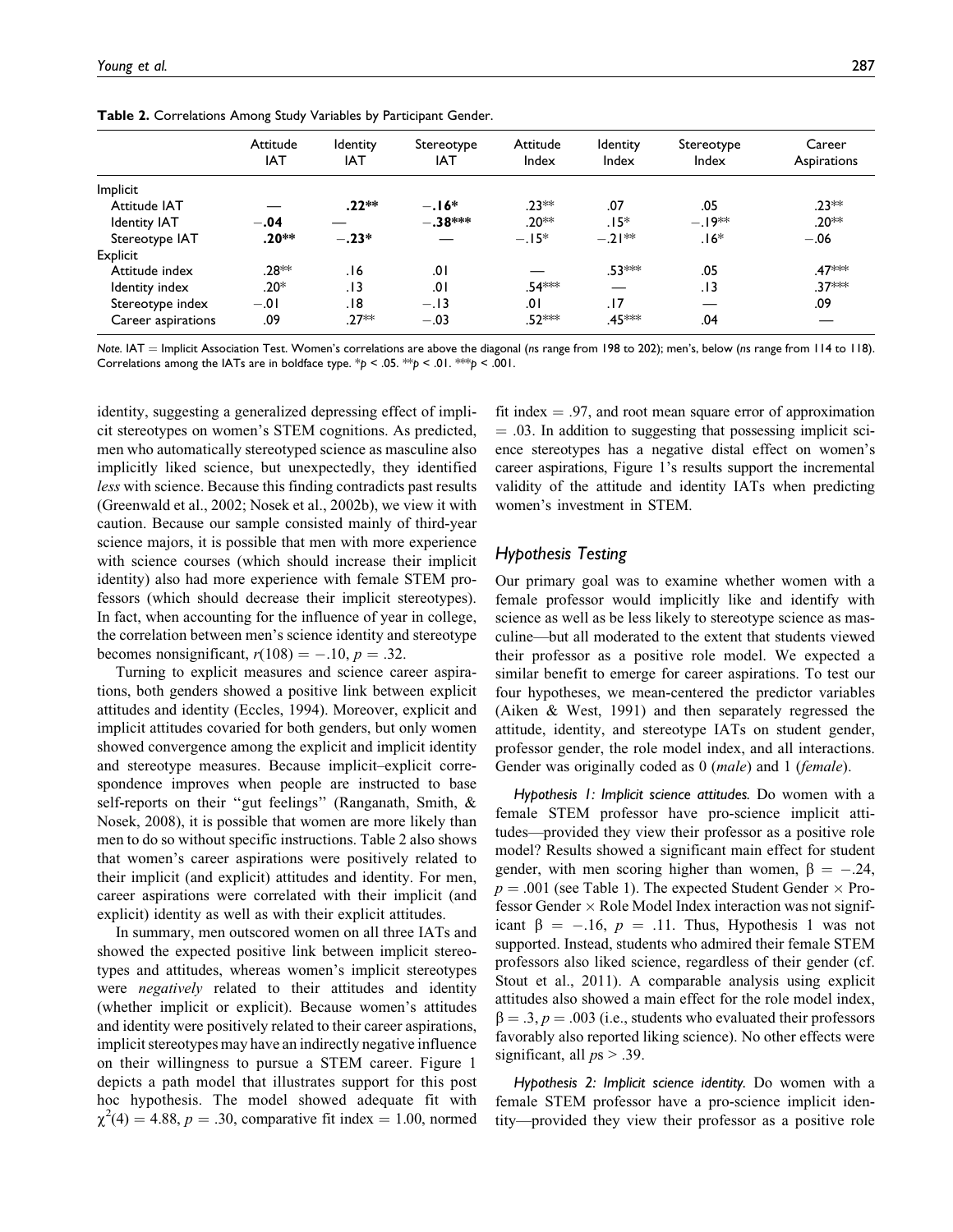

Figure 1. Path model illustrating support for the indirect effect of women's implicit science stereotypes on their career aspirations through implicit and explicit attitudes and identity ( $n = 198$ ). Path coefficients are unstandardized.  $R^2 = .25$  for career aspirations. \*p < .05.  $**p$  < .001.

model? Results showed the hypothesized Student Gender  $\times$ Professor Gender  $\times$  Role Model Index interaction,  $\beta = .27$ ,  $p = .003$ . Men showed no significant effects, all  $ps > .11$ . However, women showed the expected Professor Gender  $\times$ Role Model Index interaction,  $\beta = .16$ ,  $p = .006$ . As predicted, women with a female professor showed a stronger implicit science identity to the extent they viewed her as a positive role model,  $\beta = .12$ ,  $p = .009$ . However, for women with a male professor, the relationship between the role model index and the science identity IAT was not significant,  $\beta = -0.03$ ,  $p = 0.24$ . Thus, Hypothesis 2 was supported. Results for explicit identity showed only a main effect for the role model index,  $\beta = .26$ ,  $p = .007$  (i.e., students who viewed their professor as a role model also reported identifying with science).

Hypothesis 3: Implicit science stereotypes. Are women with a female STEM professor less likely to automatically stereotype science as masculine provided they view their professor as a positive role model? Results for the stereotype IAT revealed a main effect for student gender,  $\beta = -.48$ ,  $p < .001$ , with men outscoring women (see Table 2), and also a Student Gender  $\times$  Professor Gender  $\times$  Professor Identification interaction,  $\beta = -.42, p < .001$ . Results for women showed the expected Professor Gender  $\times$  Role Model Index interaction,  $\beta = -.38, p < .001$ . In support of Hypothesis 3, women who admired their female STEM professor were less likely to automatically stereotype science as masculine,  $\beta =$  $-.25, p \leq .001$ . By contrast, women with a male professor showed a negligible relationship between the stereotype IAT and the role model index,  $\beta = .02$ ,  $p = .33$ . These results are

depicted in Figure 2, in which the stereotype IAT is predicted for women scoring  $\pm 1$  SD from the mean on the role model index separately for women with female and male professors. As can be seen, women who viewed their female professor as a role model were likely to associate science more with femininity than with masculinity, whereas women who did not identify with their female professor were especially likely to stereotype science as more masculine. Results for men showed only a marginal main effect for professor gender, such that men with a female professor stereotyped somewhat less than those with a male professor,  $\beta = -.25$ ,  $p = .08$ . A comparable analyses using explicit stereotypes as the dependent measure showed only the known main effect for student gender, with men scoring higher than women,  $\beta = -.39$ ,  $p < .001$  (see Table 1).

Hypothesis 4: Career aspirations. Are women with a female STEM professor more interested in pursuing science as a career—provided they view their professor as a positive role model? Results showed a main effect, the role model index,  $\beta = .24$ ,  $p = .04$  but no evidence of the expected Gender  $\times$ Professor Gender  $\times$  Role Model Index interaction,  $\beta =$  $-14$ ,  $p = 0.54$ . Thus, there was no support for Hypothesis 4. Instead, viewing a professor as a positive role model was positively linked to students' career aspirations, regardless of the professor's gender.

# **Discussion**

Hypotheses 1 and 4 were not supported because all students (a) implicitly liked science and (b) were interested in science careers to the extent they viewed their professor as a positive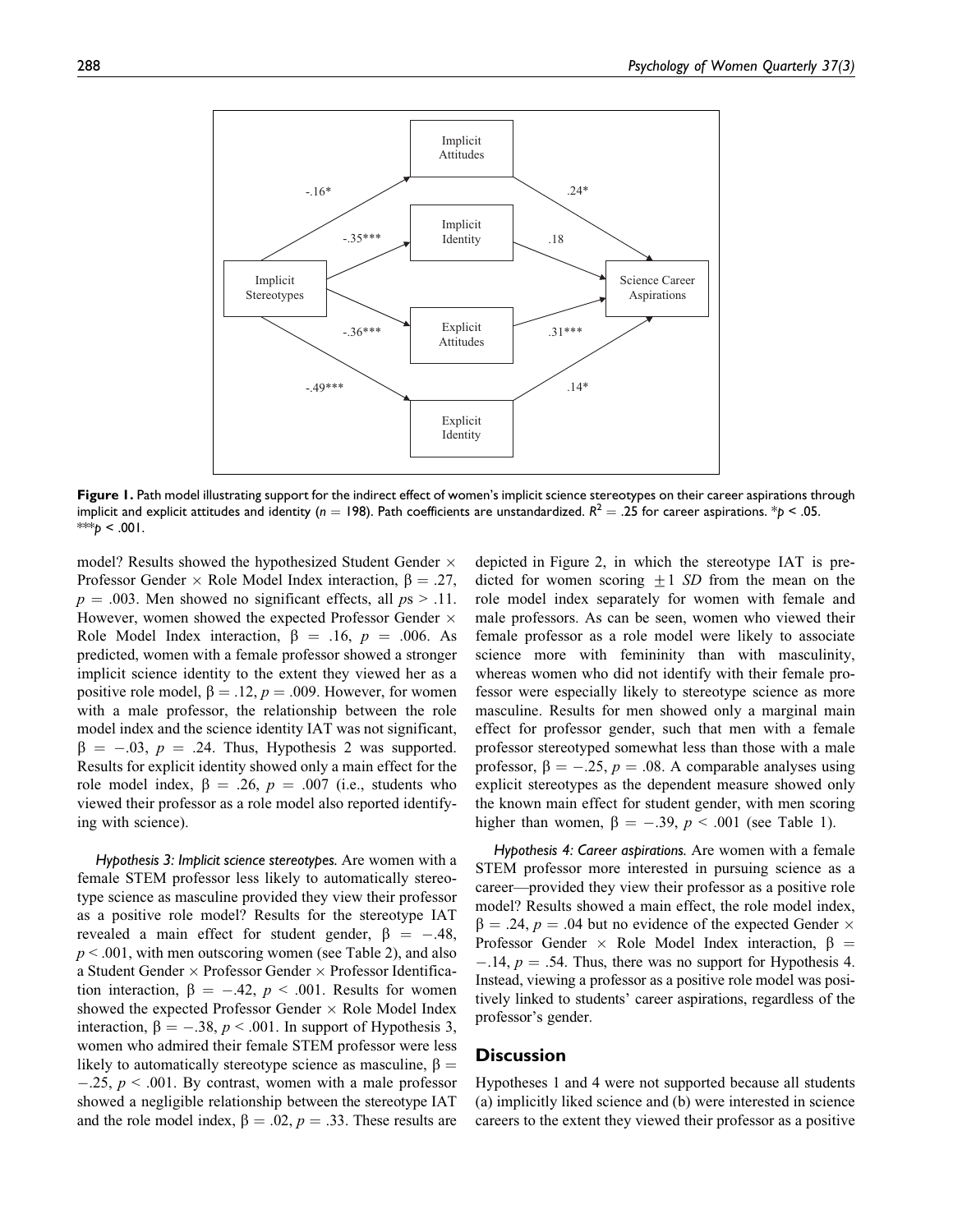

Figure 2. Regression lines predicting stereotype Implicit Association Test (IAT) D scores for women  $\pm 1$  SD from the mean of the role model index, graphed separately for those with female and male professors. High scores reflect automatically stereotyping science as more male than female.

role model; it was not only women with a female professor who showed these links (also see Cheryan, Drury, & Vichayapai, 2013). Nonetheless, Hypotheses 2 and 3 were fully supported: For women, viewing a female professor as a role model was linked to increased implicit science identity and decreased implicit gender stereotyping. Thus, female role models may be most effective at the automatic (i.e., implicit but not explicit) level when women admire them and view them as similar to themselves (Rudman, Ashmore, & Gary, 2001). For men, the role model index was linked to more positive implicit science attitudes, but otherwise played no role in their implicit STEM cognitions.

Using self-reports, students who identified with their instructor also liked and identified with science, regardless of professor gender. Thus, identifying with role models likely has a positive influence on students' explicit STEM attitudes and identity (Eccles, 1994, 2010). However, explicit stereotypes were unaffected by either professor gender or professor identification. Therefore, our finding that women who identified with their female professor showed decreased stereotyping was specific to the IAT, not self-reports (Rudman, Ashmore, & Gary, 2001).

The present research suggests there are advantages for women of having a female STEM professor—provided they view her as a positive role model. First, they were more likely to automatically identify themselves with science; and second, they automatically associated science with women more so than with men. The finding of a reversed gender stereotype is rare. Because implicit stereotypes are robust, they can generally be reduced, but not reversed. For example, Rudman, Ashmore, & Gary (2001) found reduced implicit racial stereotypes on the part of Whites enrolled in diversity education with a Black professor (provided they liked and admired him), but not reversed implicit stereotypes. Moreover, Stout et al. (2011) found no effect of female math instructors on students' implicit math stereotypes. The authors argued that stereotypes are more intractable than implicit attitudes; yet, the present study found that when women identify with a female professor as a role model, their stereotypes can be not only reduced, but inverted.

As a further benefit of having a female professor, we showed in the current study that students viewed female more so than male professors as positive role models, and viewing professors as role models positively covaried with students' implicit and explicit attitudes as well as their explicit science identity and career aspirations. Taken together, our findings suggest that female role models may have positive effects on women's implicit STEM cognitions and their investment in STEM, but they also feature the importance of identifying with professors as role models. The fact that female professors were viewed as more positive role models than male professors, and bestowed several advantages for female students without disadvantaging male students, supports the need for more female STEM professors (also see Stout et al., 2011).

Our findings extend those of Stout et al.'s (2011, study 3) by demonstrating that (a) implicit science stereotypes have an indirect, negative influence on women's career aspirations (through implicit and explicit attitudes and identity) and (b) women's implicit science identity and stereotypes are positively influenced when women identify with their female professors as role models. Stout et al. did not examine teacher identification as a moderator, but instead found main effects of instructor gender on women's implicit math attitudes and math identity (but not stereotypes). Because they investigated introductory calculus students, whereas we examined primarily third-year science majors, we speculate that female science majors may be more attuned to the quality of their relationship with their female professor rather than their gender. Our results are consistent with the contact hypothesis literature, whereby meaningful contact matters more than mere contact (Tropp & Pettigrew, 2005) and uniquely extend this approach to the domain of implicit science cognitions (cf. Rudman et al., 2002).

# Limitations and Future Directions

The present study is limited by its quasi-experimental design. Causal claims cannot be made because students not only selfselected courses but also may have registered for courses based on the professor's gender. Although these are clear limitations, they simultaneously improve the external validity of our results because we examined the influence of STEM role models under real-world conditions. Nonetheless, professors and students who agreed to participate in our study may have been nonrepresentative, and our students were primarily science majors, which limits the generality of our findings. Moreover, we only included chemistry and engineering students, potentially reducing generalizability to other STEM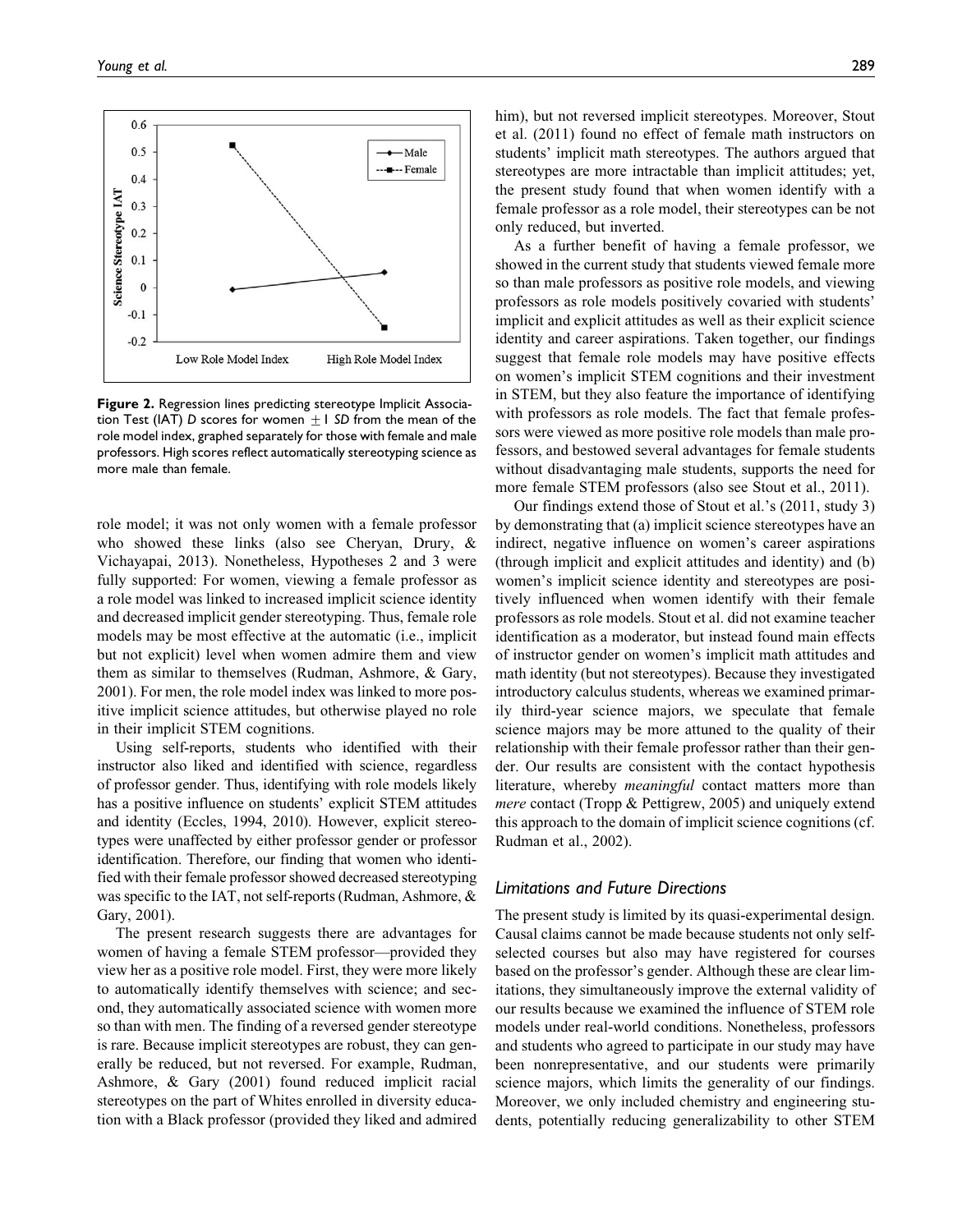areas. It is important to note, however, that chemistry and engineering are fields with low female representation, making these disciplines an important place to situate the current research (National Science Foundation, 2009). Still, future research should consider how identification with teachers influences science attitudes and stereotypes in the full range of STEM disciplines. Our sample also consisted of a majority of White and Asian students, limiting our ability to draw conclusions about the intersectional impact of ethnicity and gender on science attitudes, identity, and stereotypes. We believe that future research will greatly benefit from pursuing these intersectional avenues (Else-Quest, Mineo, & Higgens, 2013). Finally, we did not assess students at the beginning and at end of the semester. Although time of assessment did not influence any variables in Stout et al.'s (2011) research, more longitudinal research is necessary to examine the evolution of implicit STEM cognitions over time.

# Practice Implications

Improving the recruitment and retention of women in STEM fields should be of great interest to administrators and policy makers. The results of our research can help inform practitioners and policy makers in their efforts to increase the participation and investment of women in STEM fields in three ways. First, our study demonstrates the importance of STEM role models with whom students identified in a general, not just a gendered, context. Identifying with a role model positively impacted both implicit and explicit attitudes, identification with, and intent to pursue a career in science. This suggests that pairing mentees with mentors with whom they identify has the potential to increase recruitment and retention of a variety of social groups in STEM.

Second, identifiable female role models in STEM fields can increase a woman's implicit identification with science, while simultaneously decreasing, and indeed inverting, implicit gendered stereotypes about science. Female role models in STEM can increase how well women students feel they fit in STEM fields, a known factor in increasing women's intentions to pursue a career in these fields (Cheryan et al., 2013). Because female professors positively impacted female students without detriment to male students, increasing the number of female professors in STEM fields is likely to enrich the quality of these departments. Furthermore, visible and identifiable female scientists have the potential to lessen, and possibly reverse, the association of masculinity with science in the general population. A reduction of this prevalent stereotype (Nosek et al., 2002a) could have far-reaching consequences for how women think about, and choose to associate with, STEM fields.

Third, our research demonstrates that implicit stereotypes about science impacts women's science career aspirations through explicit and implicit attitudes and identity. Implicit stereotypes about science can be seen as an important site to affect change in women's participation in STEM, and thus

future interventions to increase the recruitment and retention of women in STEM may focus on reducing implicit gendered science stereotypes.

#### Conclusion

Female STEM professors bestowed several advantages to women without disadvantaging men, and all students evaluated female STEM professors as more favorable role models than male professors. Therefore, the disciplines of chemistry and engineering are likely to benefit when universities hire more female STEM instructors. If implicit stereotypes stem, as least in part, from students' exposure throughout their lives to more male than female STEM experts, it follows that hiring and promoting more female STEM professors would have the positive effect of reducing this source of bias, positively benefiting female science students without placing their male counterparts at risk.

#### Declaration of Conflicting Interests

The author(s) declared no potential conflicts of interest with respect to the research, authorship, and/or publication of this article.

# Funding

The author(s) disclosed receipt of the following financial support for the research, authorship, and/or publication of this article: This material is based upon work supported by the NSF ADVANCE (HRD-0810978) awarded to Rutgers University.

#### Note

1. We also asked students to report the name of their science course. Of the chemistry students ( $n = 266$ ), 136 were enrolled in Organic Chemistry, 70 in Organic Chemistry Lab, 37 in General Chemistry, and 23 merely wrote ''Chemistry.'' Fifty-eight chemistry students (36 female students) reported having a female professor. Of the engineering students ( $n = 48$ ), 21 were enrolled in Introduction to Biomedical Engineering, 18 in Biomedical Transport & Phenomena, 7 in Biomedical Kinetics & Thermodynamics, and 2 merely wrote ''Engineering.'' Twenty-eight of these students (12 female students) had a female engineering professor. Six students failed to list their course.

#### References

- Aiken, L. S., & West, S. G. (1991). Multiple regression: Testing and interpreting interactions. Thousand Oaks, CA: Sage.
- Banaji, M. R., & Hardin, C. D. (1996). Reporting intentional rating of the primes predicts priming effects in the affective misattribution procedure. Psychological Science, 7, 136–141.
- Bar-Anan, Y., & Nosek, B. A. (2012). A comparative investigation of seven implicit measures of social cognition. Unpublished manuscript. Retrieved from http://ssrn.com/abstract=2074556.

Benbow, C. P., Lubinski, D., Shea, D. L., & Eftekhari-Sanjani, H. (2000). Sex differences in mathematical reasoning ability at age 13: Their status 20 years later.Psychological Science, 11, 474–480.

Carnes, M., & Bland, D. (2007). Viewpoint: A challenge to academic health centers and the National Institutes of Health to prevent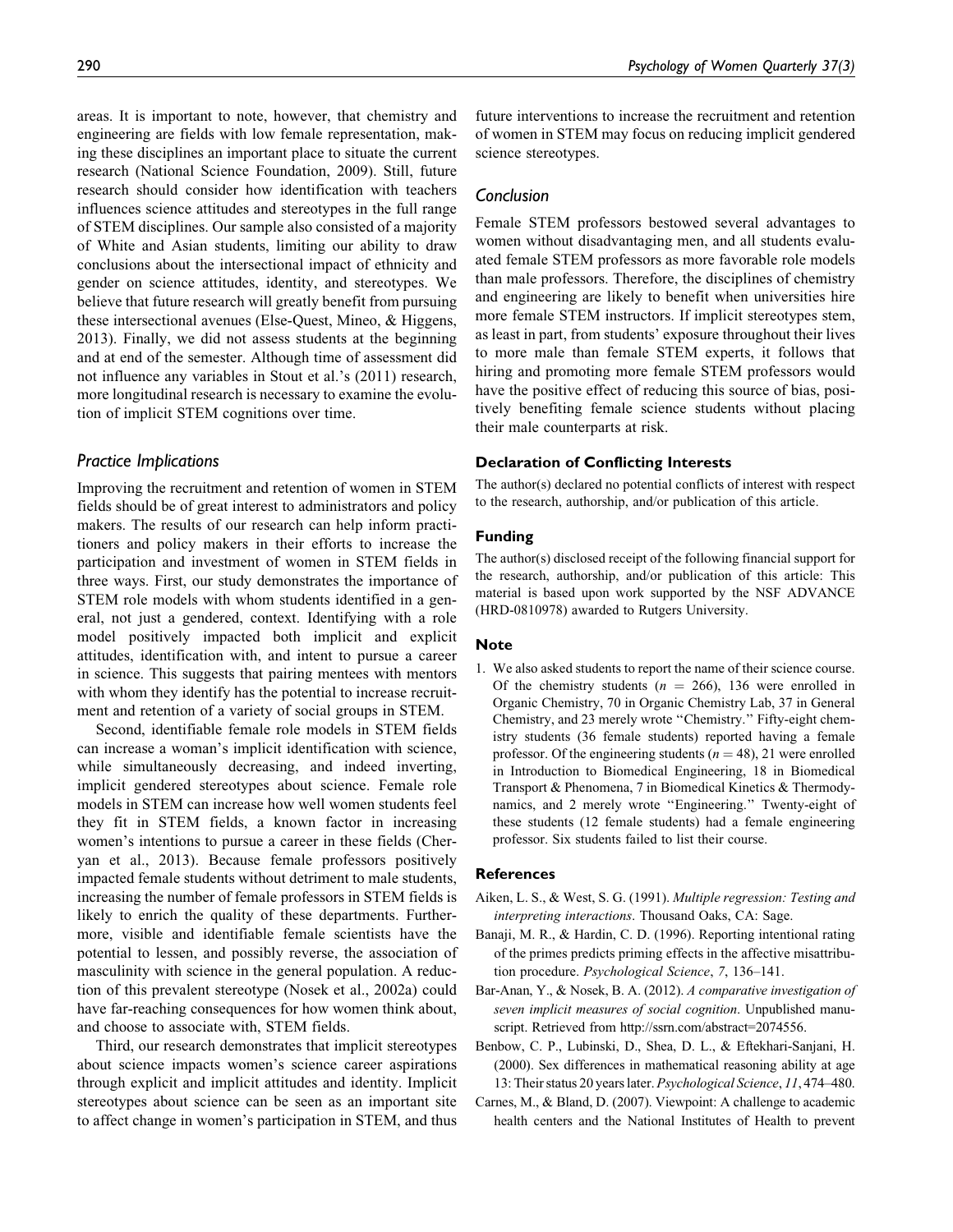unintended gender bias in the selection of clinical and translational science award leaders. Academic Medicine, 82, 202–206.

- Cheryan, S., Drury, B., & Vichayapai, M. (2013). Enduring influence of stereotypical computer science role models on women's academic aspirations. Psychology of Women Quarterly, 37, 72–79.
- Cohen, J. (1988). Statistical power analysis for the behavioral sciences. Hillsdale, NJ: Lawrence Erlbaum.
- Dasgupta, N., & Asgari, S. (2004). Seeing is believing: Exposure to counterstereotypic women leaders and its effect on the malleability of automatic gender stereotyping. Journal of Experimental Social Psychology, 40, 642–658.
- Diekman, A. B., Brown, E. R., Johnston, A. M., & Clark, E. K. (2010). Seeking congruity between goals and roles: A new look at why women opt out of science, technology, engineering, and mathematics careers. Psychological Science, 21, 1051–1057.
- Downing, R. A., Crosby, F. J., & Blake-Beard, S. (2005). The perceived importance of developmental relationships on women undergraduates' pursuit of science. Psychology of Women Quarterly, 29, 419–426.
- Eccles, J. S. (1994). Understanding women's educational and occupational choices: Applying the Eccles et al. model of achievement-related choices. Psychology of Women Quarterly, 18, 585–609.
- Eccles, J. S. (2010). Understanding women's achievement choices: Looking back and looking forward. Psychology of Women Quarterly, 35, 510–516.
- Else-Quest, N. M., Mineo, C. C., & Higgins, A. (2013). Math and science attitudes and achievement at the intersection of gender and ethnicity. Psychology of Women Quarterly, 37, 293–309.
- Greenwald, A. G., & Banaji, M. R. (1995). Implicit social cognition: Attitudes, self-esteem, and stereotypes. Psychological Review, 102, 4–27.
- Greenwald, A. G., Banaji, M. R., Rudman, L. A., Farnham, S. D., Nosek, B. A., & Mellott, D. S. (2002). A unified theory of implicit attitudes, stereotypes, self-esteem, and self-concept. Psychological Review, 109, 3–25.
- Greenwald, A. G., McGhee, D. E., & Schwartz, J. L. K. (1998). Measuring individual differences in implicit cognition: The implicit association test. Journal of Personality and Social Psychology, 74, 1464–1480.
- Greenwald, A. G., Nosek, B. A., & Banaji, M. R. (2003). Understanding and using the implicit association test: I. An improved scoring algorithm. Journal of Personality and Social Psychology, 85, 197–216.
- Greenwald, A. G., Poehlman, T. A., Uhlmann, E., & Banaji, M. R. (2009). Understanding and using the implicit association test: III. Meta-analysis of predictive validity. Journal of Personality and Social Psychology, 97, 17–41.
- Jacobs, J. E., & Eccles, J. S. (1992). The impact of mothers' genderrole stereotypic beliefs on mothers' and children's ability perceptions. Journal of Personality and Social Psychology, 63, 932–944.
- Jussim, L., & Eccles, J. (1992). Teacher expectations: II. Construction and reflection of student achievement. Journal of Personality and Social Psychology, 63, 947–961.
- Keifer, A. K., & Sekaquaptewa, D. (2007a). Implicit stereotypes, gender identification, and math-related outcomes: A prospective study of female college students. Psychological Science, 18, 13–18.
- Keifer, A. K., & Sekaquaptewa, D. (2007b). Implicit stereotypes and women's math performance: How implicit gender-math stereotypes influence women's susceptibility to stereotype threat. Journal of Experimental Social Psychology, 43, 825–832.
- Marx, D. M., & Roman, J. S. (2002). Female role models: Protecting women's math test performance. Personality and Social Psychology Bulletin, 28, 1183–1193.
- McIntyre, R. B., Paulson, R. M., & Lord, C. G. (2003). Alleviating women's mathematics stereotype through salience of group achievement. Journal of Experimental Social Psychology, 39, 83–90.
- National Science Foundation. (2009). Women, minorities, and persons with disabilities in science and engineering: 2007. Arlington, VA: Author.
- Nauta, M. M., Epperson, D. L., & Kahn, J. H. (1998). A multiple-groups analysis of predictors of higher level career aspirations among women in mathematics, science, and engineering majors. Journal of Counseling Psychology, 45, 483–496.
- Nelson, D. J., & Brammer, C. N. (2010). A national analysis of minorities in science and engineering faculties at research universities. Retrieved from [http://chem.ou.edu/](http://chem.ou.edu/~djn/diversity/faculty_Tables_FY07/FinalReport07.html) $\sim$ [djn/diversity/](http://chem.ou.edu/~djn/diversity/faculty_Tables_FY07/FinalReport07.html) [faculty\\_Tables\\_FY07/FinalReport07.html](http://chem.ou.edu/~djn/diversity/faculty_Tables_FY07/FinalReport07.html)
- Nosek, B. A., Banaji, M. R., & Greenwald, A. G. (2002a). Harvesting implicit group attitudes and beliefs from a demonstration web site. Group Dynamics: Theory, Research, and Practice, 6, 101–115.
- Nosek, B. A., Banaji, M. R., & Greenwald, A. G. (2002b). Math  $=$ male, me = female, therefore math  $\neq$  me. Journal of Personality and Social Psychology, 83, 44–59.
- Quimby, J. L. (2006). The influence of role models on women's career choices. The Career Development Quarterly, 54, 297–306.
- Ranganath, K. A., Smith, C. T., & Nosek, B. A. (2008). Distinguishing automatic and controlled components of attitudes from direct and indirect measurement methods. Journal of Experimental Social Psychology, 44, 386–396.
- Rios, D., Stewart, A., & Winter, D. (2010). ''Thinking she could be the next president'': Why identifying with the curriculum matters. Psychology of Women Quarterly, 34, 328–338.
- Roos, P. A., & Gatta, M. L. (2009). Gender (in)equity in the academy: Subtle mechanisms and the production of inequality. Research in Social Stratification and Mobility, 27, 177–200.
- Rosser, S. V., & Taylor, M. Z. (2009). Why are we still worried about women in science? Academe, 95, 7–10.